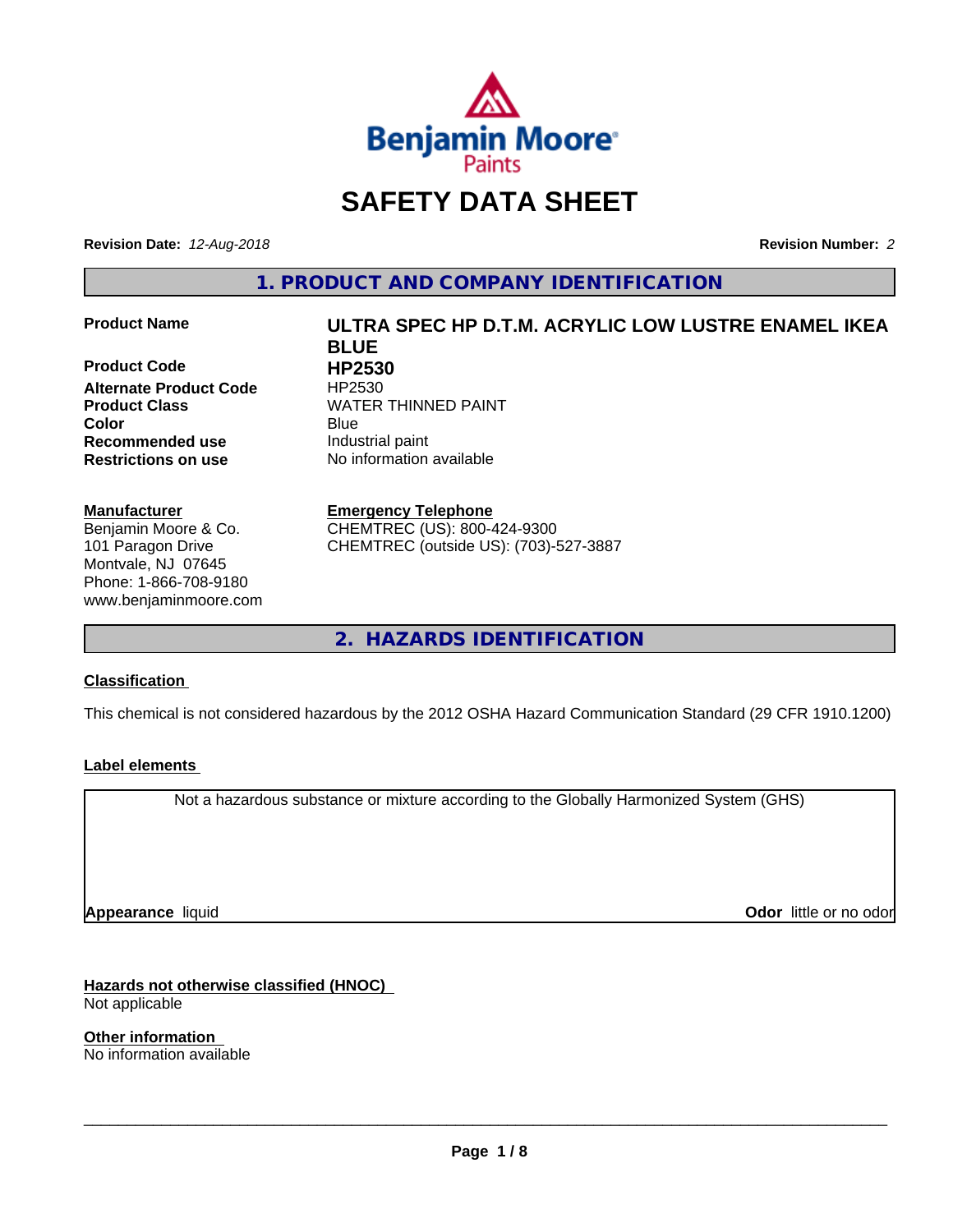# **3. COMPOSITION INFORMATION ON COMPONENTS**

| Chemical<br>name                     | $\sim$ 11<br>∽^<br>CAS No.           | ---<br>$\sim$<br>'eiaht<br>- 70 |
|--------------------------------------|--------------------------------------|---------------------------------|
| -<br>phosphate<br>Zinc 1             | nn.<br>フフフハ<br>ъ.<br>່ 9-90<br>л.    |                                 |
| Titaniu.<br>$\sim$<br>dioxide<br>um, | $\sim$<br>--<br>$1346^{\circ}$<br>ັັ |                                 |

|                                                  | 4. FIRST AID MEASURES                                                                                    |
|--------------------------------------------------|----------------------------------------------------------------------------------------------------------|
| <b>General Advice</b>                            | No hazards which require special first aid measures.                                                     |
| <b>Eye Contact</b>                               | Rinse thoroughly with plenty of water for at least 15 minutes and consult a<br>physician.                |
| <b>Skin Contact</b>                              | Wash off immediately with soap and plenty of water while removing all<br>contaminated clothes and shoes. |
| <b>Inhalation</b>                                | Move to fresh air. If symptoms persist, call a physician.                                                |
| Ingestion                                        | Clean mouth with water and afterwards drink plenty of water. Consult a physician<br>if necessary.        |
| <b>Most Important</b><br><b>Symptoms/Effects</b> | None known.                                                                                              |
| <b>Notes To Physician</b>                        | Treat symptomatically.                                                                                   |

**5. FIRE-FIGHTING MEASURES**

| <b>Suitable Extinguishing Media</b>                                              | Use extinguishing measures that are appropriate to local<br>circumstances and the surrounding environment.                                   |
|----------------------------------------------------------------------------------|----------------------------------------------------------------------------------------------------------------------------------------------|
| <b>Protective Equipment And Precautions For</b><br><b>Firefighters</b>           | As in any fire, wear self-contained breathing apparatus<br>pressure-demand, MSHA/NIOSH (approved or equivalent)<br>and full protective gear. |
| <b>Specific Hazards Arising From The Chemical</b>                                | Closed containers may rupture if exposed to fire or<br>extreme heat.                                                                         |
| <b>Sensitivity To Mechanical Impact</b>                                          | No.                                                                                                                                          |
| <b>Sensitivity To Static Discharge</b>                                           | No.                                                                                                                                          |
| <b>Flash Point Data</b><br>Flash Point (°F)<br>Flash Point (°C)<br><b>Method</b> | 250.0<br>121.1<br><b>PMCC</b>                                                                                                                |
| <b>Flammability Limits In Air</b>                                                |                                                                                                                                              |
| Lower flammability limit:<br><b>Upper flammability limit:</b>                    | Not applicable<br>Not applicable                                                                                                             |
|                                                                                  |                                                                                                                                              |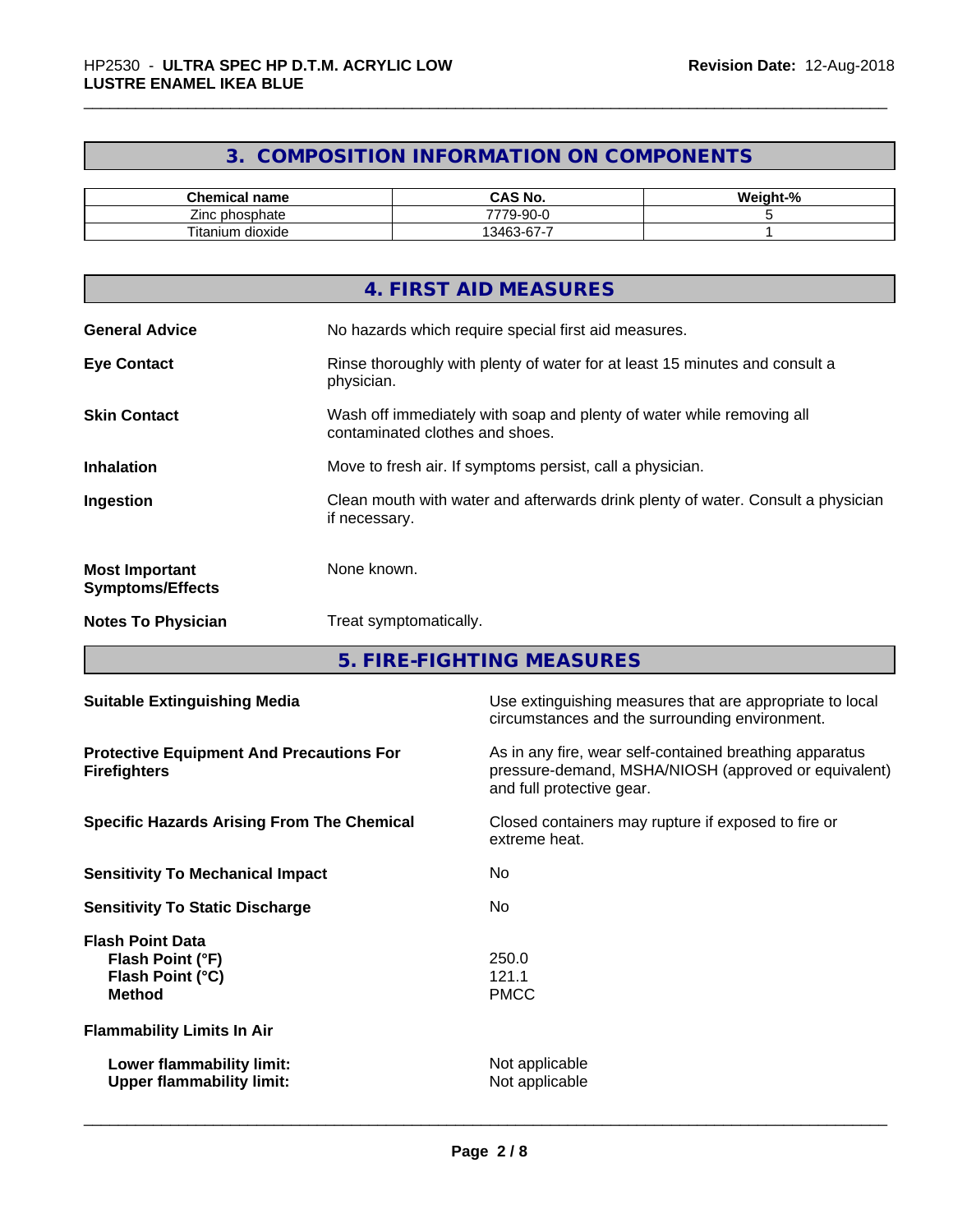| NFPA                                    | Health: | <b>Flammability: 1</b> | <b>Instability: 0</b> | <b>Special: Not Applicable</b> |  |
|-----------------------------------------|---------|------------------------|-----------------------|--------------------------------|--|
| <b>NFPA Legend</b><br>0 - Not Hazardous |         |                        |                       |                                |  |

- 1 Slightly
- 2 Moderate
- 
- 3 High
- 4 Severe

*The ratings assigned are only suggested ratings, the contractor/employer has ultimate responsibilities for NFPA ratings where this system is used.*

*Additional information regarding the NFPA rating system is available from the National Fire Protection Agency (NFPA) at www.nfpa.org.*

|                                  | 6. ACCIDENTAL RELEASE MEASURES                                                                                                                                                   |
|----------------------------------|----------------------------------------------------------------------------------------------------------------------------------------------------------------------------------|
| <b>Personal Precautions</b>      | Avoid contact with skin, eyes and clothing. Ensure adequate ventilation.                                                                                                         |
| <b>Other Information</b>         | Prevent further leakage or spillage if safe to do so.                                                                                                                            |
| <b>Environmental precautions</b> | See Section 12 for additional Ecological Information.                                                                                                                            |
| <b>Methods for Cleaning Up</b>   | Soak up with inert absorbent material. Sweep up and shovel into suitable<br>containers for disposal.                                                                             |
|                                  | 7. HANDLING AND STORAGE                                                                                                                                                          |
| <b>Handling</b>                  | Avoid contact with skin, eyes and clothing. Avoid breathing vapors, spray mists or<br>sanding dust. In case of insufficient ventilation, wear suitable respiratory<br>equipment. |
| <b>Storage</b>                   | Keep container tightly closed. Keep out of the reach of children.                                                                                                                |
| <b>Incompatible Materials</b>    | No information available                                                                                                                                                         |

# **8. EXPOSURE CONTROLS/PERSONAL PROTECTION**

## **Exposure Limits**

| Chemical name            | <b>ACGIH T'</b>                   | <b>DE</b><br>n<br>$\blacksquare$<br>-- |
|--------------------------|-----------------------------------|----------------------------------------|
| --<br>dioxide<br>ıtanıum | "WA<br>$m \alpha/m$<br>، اسا<br>v | T111<br>malm-<br>ונטו<br>.             |

#### **Legend**

ACGIH - American Conference of Governmental Industrial Hygienists Exposure Limits OSHA - Occupational Safety & Health Administration Exposure Limits N/E - Not Established

| <b>Engineering Measures</b> | Ensure adequate ventilation, especially in confined areas. |  |
|-----------------------------|------------------------------------------------------------|--|
|-----------------------------|------------------------------------------------------------|--|

|  | <b>Personal Protective Equipment</b> |  |  |  |
|--|--------------------------------------|--|--|--|
|  |                                      |  |  |  |

| <b>Eye/Face Protection</b>    | Safety glasses with side-shields.                                        |
|-------------------------------|--------------------------------------------------------------------------|
| <b>Skin Protection</b>        | Protective gloves and impervious clothing.                               |
| <b>Respiratory Protection</b> | In case of insufficient ventilation wear suitable respiratory equipment. |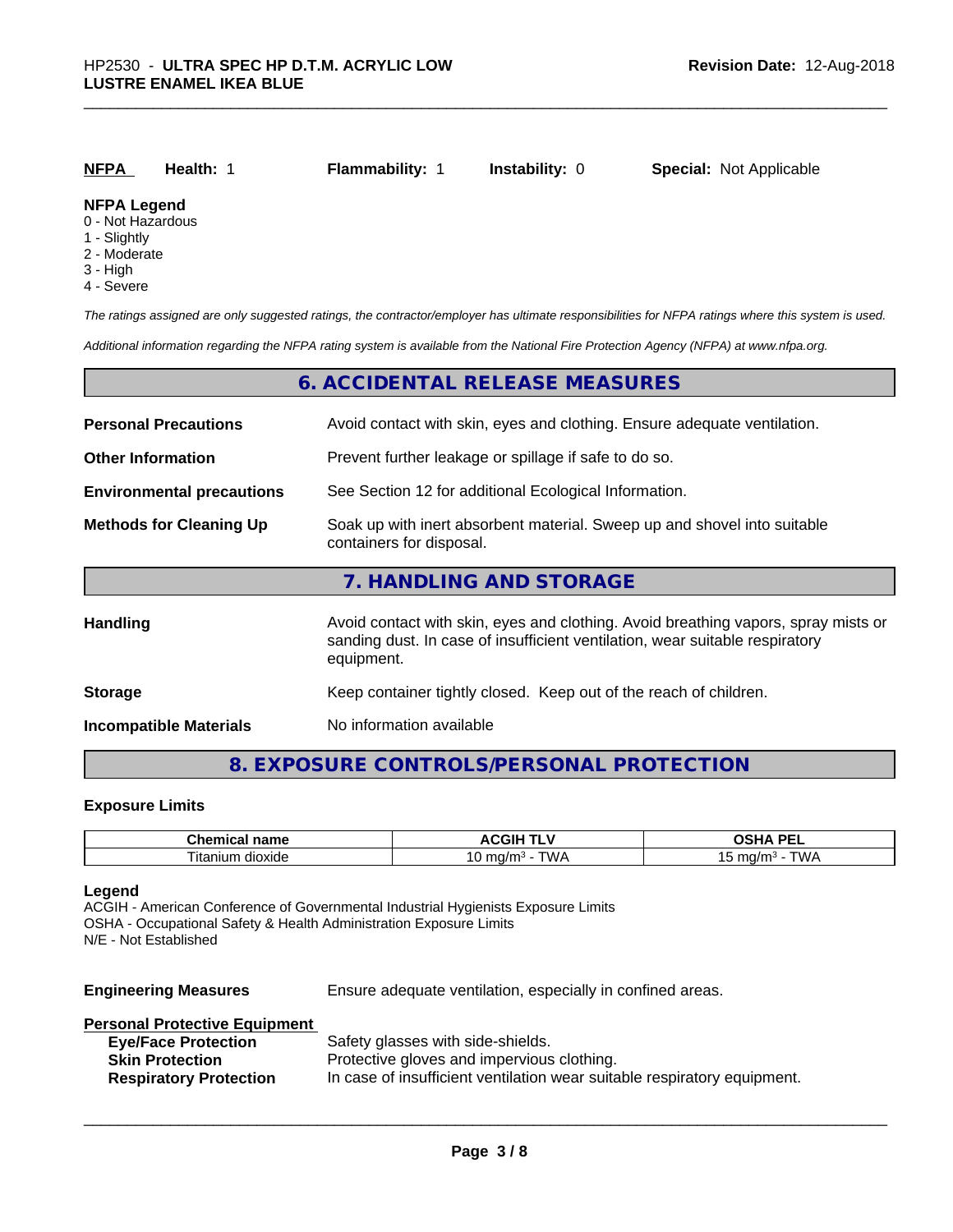**Hygiene Measures** Avoid contact with skin, eyes and clothing. Remove and wash contaminated clothing before re-use. Wash thoroughly after handling.

# **9. PHYSICAL AND CHEMICAL PROPERTIES**

**Appearance** liquid **Odor** little or no odor **Odor Threshold**<br> **Density (Ibs/gal)**<br> **Density (Ibs/gal)**<br>
2.8 - 9.2 **Density (lbs/gal)** 8.8 - 9.2<br> **Specific Gravity** 8.8 - 1.10 **Specific Gravity pH** No information available **Viscosity (cps)** No information available in the Viscosity (cps) **Solubility(ies)** No information available **Water solubility Mater Solubility**<br> **Evaporation Rate** Mate No information available **Vapor pressure @20 °C (kPa)** No information available **Vapor density Vapor density No information available Wt. % Solids** 40 - 50 **Vol. % Solids** 35 - 45 **Wt. % Volatiles Vol. % Volatiles** 55 - 65 **VOC Regulatory Limit (g/L)** < 150 **Boiling Point (°F)** 212 **Boiling Point (°C)** 100 **Freezing Point (°F)** 32 **Freezing Point (°C)** 0 **Flash Point (°F)** 250.0 **Flash Point (°C)** 121.1 **Method** PMCC **Flammability (solid, gas)** Not applicable **Upper flammability limit:**<br> **Lower flammability limit:**<br>
Not applicable<br>
Not applicable **Lower flammability limit: Autoignition Temperature (°F)** No information available **Autoignition Temperature (°C)** No information available **Decomposition Temperature (°F)** No information available **Decomposition Temperature (°C)**<br> **Partition coefficient**<br> **Partition coefficient**<br> **No** information available

**Evaporation Rate** No information available **No information available** 

# **10. STABILITY AND REACTIVITY**

| <b>Reactivity</b>                         | Not Applicable                           |
|-------------------------------------------|------------------------------------------|
| <b>Chemical Stability</b>                 | Stable under normal conditions.          |
| <b>Conditions to avoid</b>                | Prevent from freezing.                   |
| <b>Incompatible Materials</b>             | No materials to be especially mentioned. |
| <b>Hazardous Decomposition Products</b>   | None under normal use.                   |
| <b>Possibility of hazardous reactions</b> | None under normal conditions of use.     |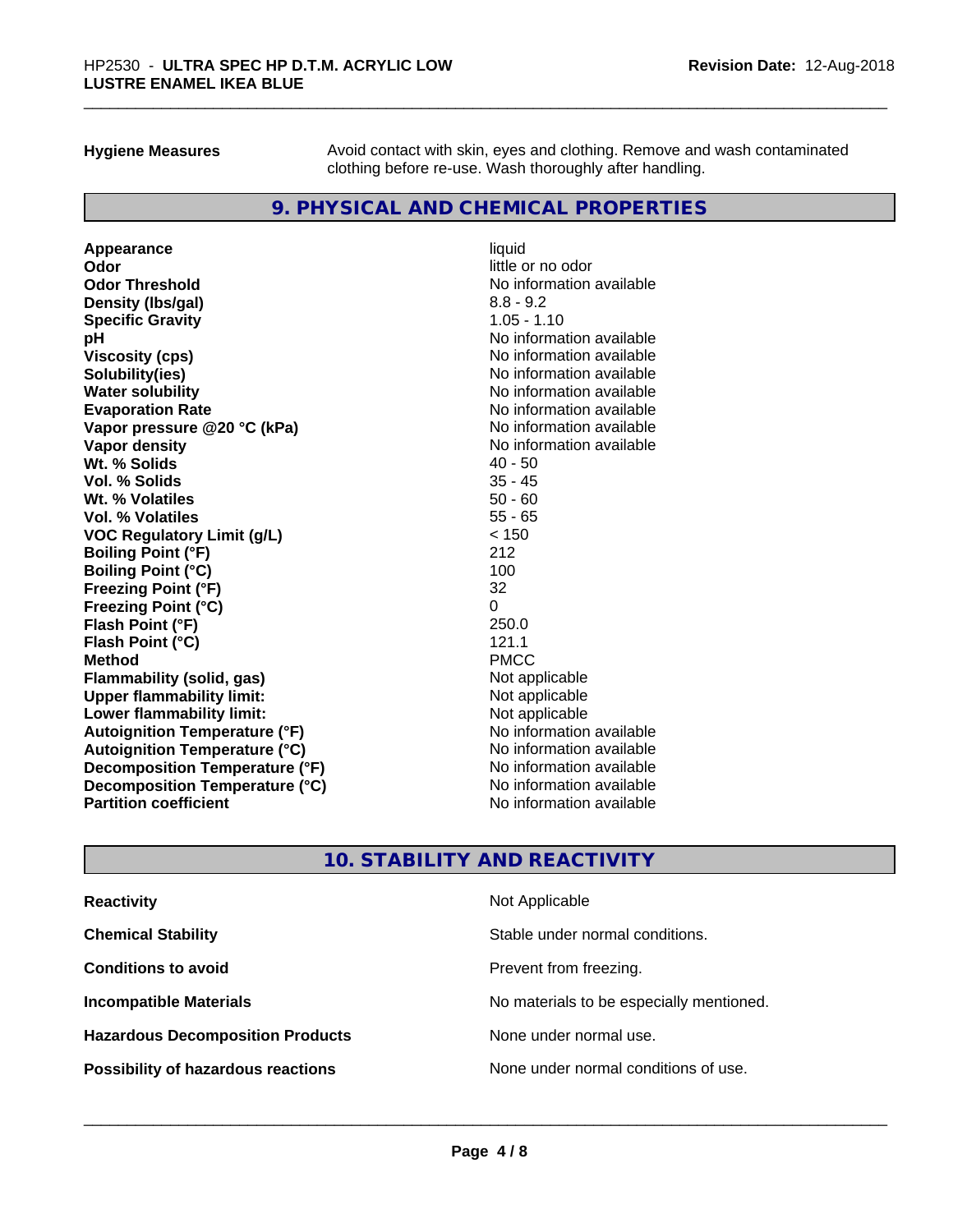# **11. TOXICOLOGICAL INFORMATION**

| <b>Product Information</b>                         |                                                                                                                 |
|----------------------------------------------------|-----------------------------------------------------------------------------------------------------------------|
| Information on likely routes of exposure           |                                                                                                                 |
| <b>Principal Routes of Exposure</b>                | Eye contact, skin contact and inhalation.                                                                       |
| <b>Acute Toxicity</b>                              |                                                                                                                 |
| <b>Product Information</b>                         | No information available                                                                                        |
|                                                    | Symptoms related to the physical, chemical and toxicological characteristics                                    |
| <b>Symptoms</b>                                    | No information available                                                                                        |
|                                                    | Delayed and immediate effects as well as chronic effects from short and long-term exposure                      |
| Eye contact                                        | May cause slight irritation.                                                                                    |
| <b>Skin contact</b>                                | Substance may cause slight skin irritation. Prolonged or repeated contact may dry<br>skin and cause irritation. |
| <b>Inhalation</b>                                  | May cause irritation of respiratory tract.                                                                      |
| Ingestion                                          | Ingestion may cause gastrointestinal irritation, nausea, vomiting and diarrhea.                                 |
| <b>Sensitization</b>                               | No information available                                                                                        |
| <b>Neurological Effects</b>                        | No information available.                                                                                       |
| <b>Mutagenic Effects</b>                           | No information available.                                                                                       |
| <b>Reproductive Effects</b>                        | No information available.                                                                                       |
| <b>Developmental Effects</b>                       | No information available.                                                                                       |
| <b>Target organ effects</b>                        | No information available.                                                                                       |
| <b>STOT - single exposure</b>                      | No information available.                                                                                       |
| <b>STOT - repeated exposure</b>                    | No information available.                                                                                       |
| Other adverse effects                              | No information available.                                                                                       |
| <b>Aspiration Hazard</b>                           | No information available                                                                                        |
| <b>Numerical measures of toxicity</b>              |                                                                                                                 |
| <b>ATEmix (oral)</b>                               | 142335                                                                                                          |
| <b>ATEmix (dermal)</b>                             | 204789                                                                                                          |
| <b>Component Information</b>                       |                                                                                                                 |
| Titanium dioxide<br>LD50 Oral: > 10000 mg/kg (Rat) |                                                                                                                 |
|                                                    |                                                                                                                 |

# **Carcinogenicity**

*The information below indicateswhether each agency has listed any ingredient as a carcinogen:.*

| <b>Chemical name</b>          | <b>IARC</b>          | <b>NTP</b> | <b>OSHA</b>    |
|-------------------------------|----------------------|------------|----------------|
|                               | 2B<br>Possible Human |            | Listed<br>____ |
| .<br>n dioxide.<br>. Titanıum | Carcinogen           |            |                |

• Although IARC has classified titanium dioxide as possibly carcinogenic to humans (2B), their summary concludes:<br>"No significant exposure to titanium dioxide is thought to occur during the use of products in which titaniu "No significant exposure to titanium dioxide is thought to occur during the use of products in which titanium dioxide is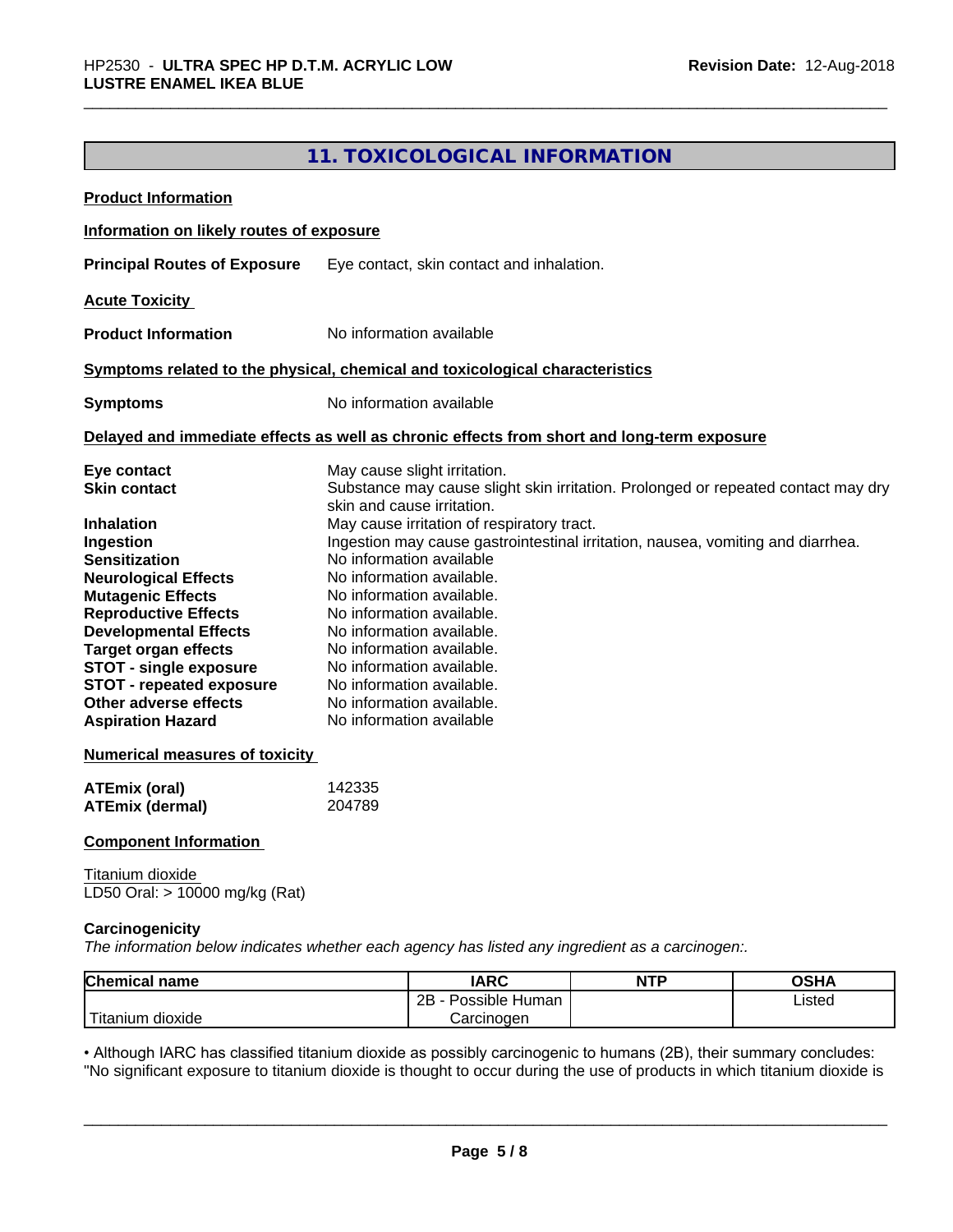bound to other materials, such as paint."

#### **Legend**

IARC - International Agency for Research on Cancer NTP - National Toxicity Program OSHA - Occupational Safety & Health Administration

**12. ECOLOGICAL INFORMATION**

## **Ecotoxicity Effects**

The environmental impact of this product has not been fully investigated.

### **Product Information**

#### **Acute Toxicity to Fish**

No information available

#### **Acute Toxicity to Aquatic Invertebrates**

No information available

#### **Acute Toxicity to Aquatic Plants**

No information available

#### **Persistence / Degradability**

No information available.

#### **Bioaccumulation**

No information available.

#### **Mobility in Environmental Media**

No information available.

#### **Ozone**

No information available

#### **Component Information**

#### **Acute Toxicity to Fish**

Titanium dioxide  $LC50:$  > 1000 mg/L (Fathead Minnow - 96 hr.)

#### **Acute Toxicity to Aquatic Invertebrates**

No information available

### **Acute Toxicity to Aquatic Plants**

No information available

# **13. DISPOSAL CONSIDERATIONS**

**Waste Disposal Method** Dispose of in accordance with federal, state, and local regulations. Local requirements may vary, consult your sanitation department or state-designated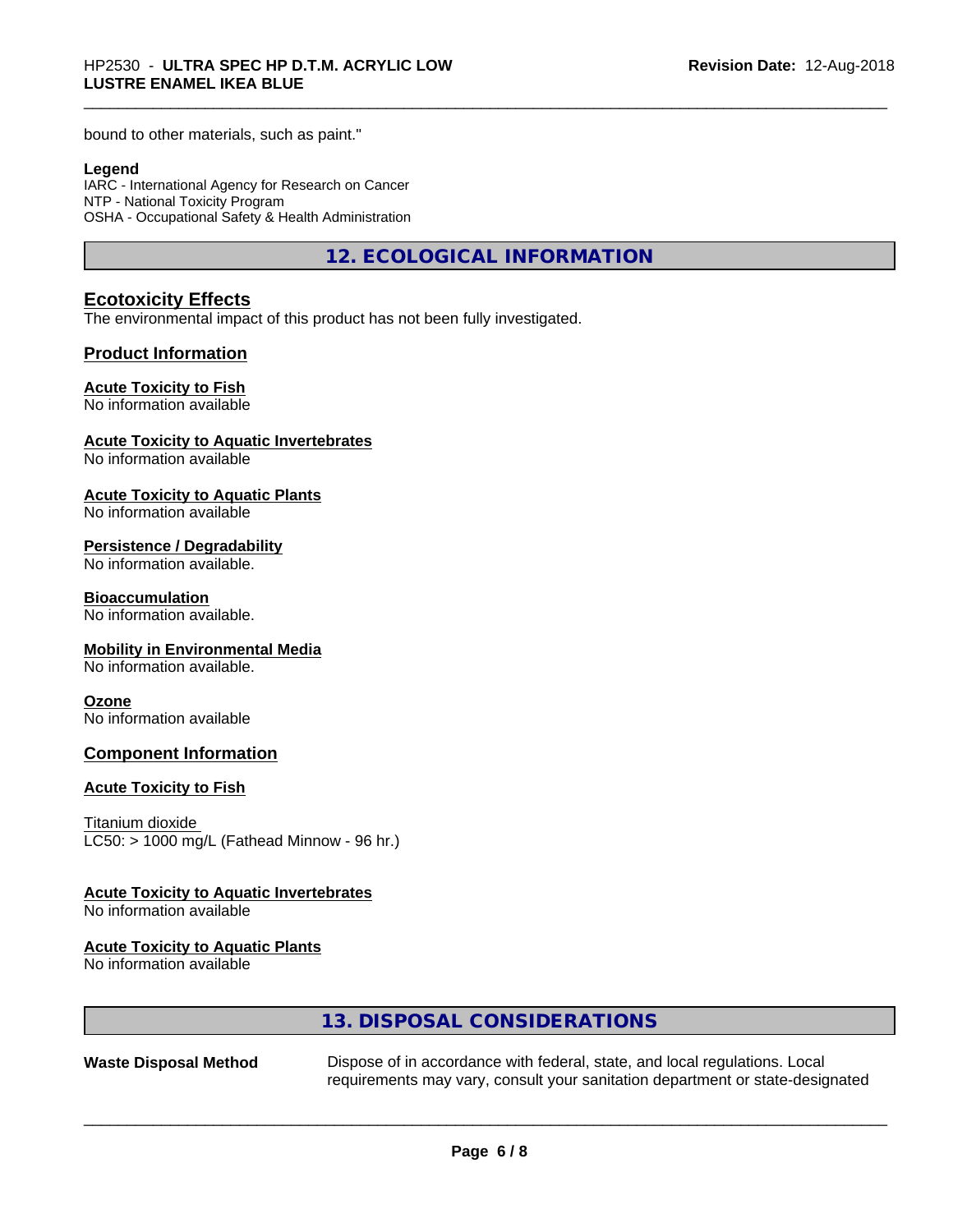environmental protection agency for more disposal options.

|                                                                                                                                                                 | 14. TRANSPORT INFORMATION                                                                |  |  |
|-----------------------------------------------------------------------------------------------------------------------------------------------------------------|------------------------------------------------------------------------------------------|--|--|
| <b>DOT</b>                                                                                                                                                      | Not regulated                                                                            |  |  |
| <b>ICAO/IATA</b>                                                                                                                                                | Not regulated                                                                            |  |  |
| <b>IMDG / IMO</b>                                                                                                                                               | Not regulated                                                                            |  |  |
|                                                                                                                                                                 | <b>15. REGULATORY INFORMATION</b>                                                        |  |  |
| <b>International Inventories</b>                                                                                                                                |                                                                                          |  |  |
| <b>TSCA: United States</b><br><b>DSL: Canada</b>                                                                                                                | Yes - All components are listed or exempt.<br>Yes - All components are listed or exempt. |  |  |
| <b>Federal Regulations</b>                                                                                                                                      |                                                                                          |  |  |
| SARA 311/312 hazardous categorization                                                                                                                           |                                                                                          |  |  |
| Acute health hazard<br>No<br><b>Chronic Health Hazard</b><br>No<br>Fire hazard<br>No<br>Sudden release of pressure hazard<br><b>No</b><br>Reactive Hazard<br>No |                                                                                          |  |  |

Regulations, Part 372:

| <b>Chemical name</b> | CAS No.   | Weight-% | <b>CERCLA/SARA 313</b>     |
|----------------------|-----------|----------|----------------------------|
|                      |           |          | (de minimis concentration) |
| Zinc phosphate       | 7779-90-0 |          |                            |

**Clean Air Act,Section 112 Hazardous Air Pollutants (HAPs) (see 40 CFR 61)**

This product contains the following HAPs:

### *None*

# **US State Regulations**

# **California Proposition 65**

**A WARNING:** Cancer and Reproductive Harm– www.P65warnings.ca.gov

# **State Right-to-Know**